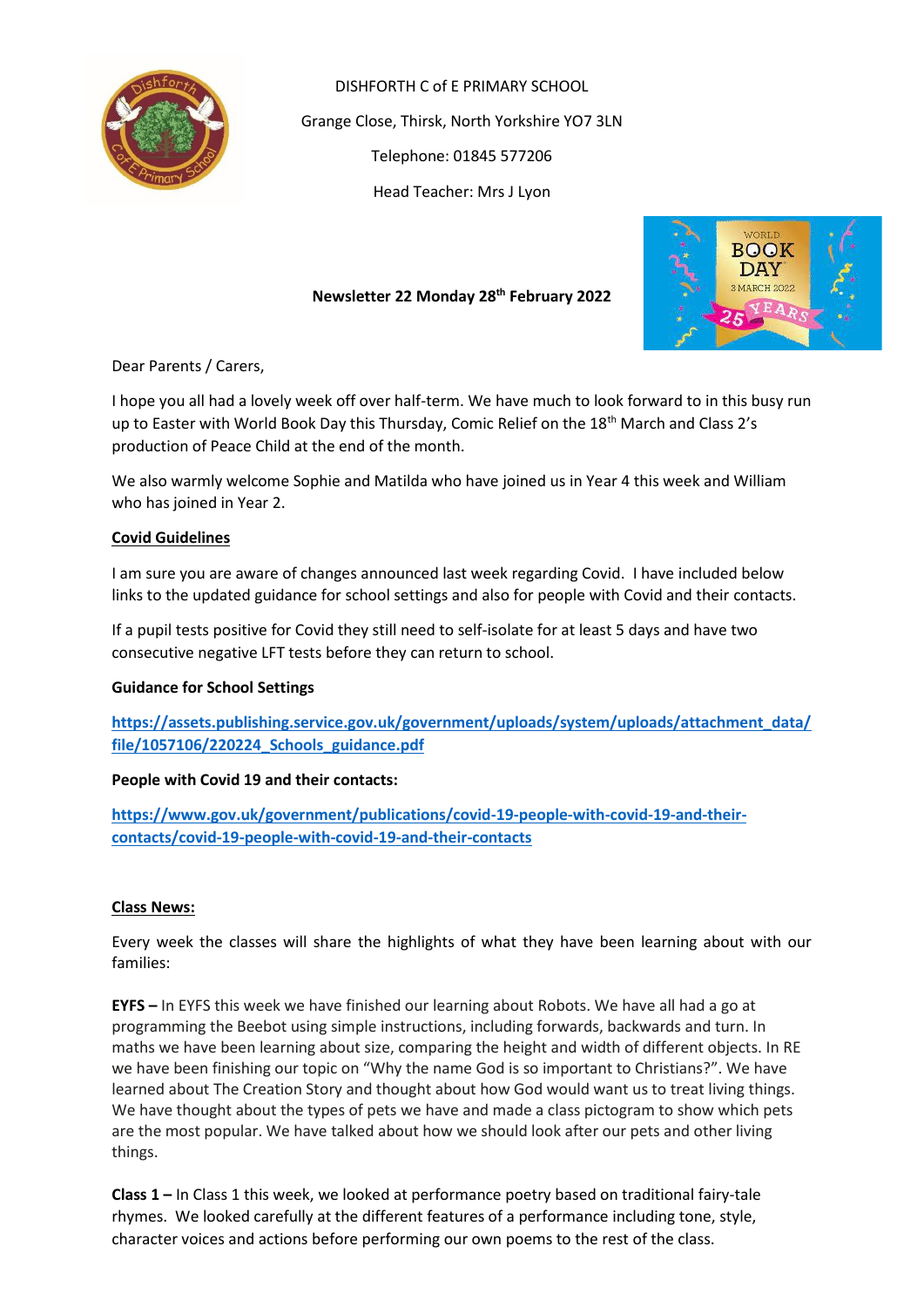In Maths, we have focused on subtraction and division. Year 1s have been learning to compare number sentences and have been learning about related facts. Year 2s have been learning how to apply their understanding of division to different mathematical problems.

In Science, we have been learning about the importance of staying healthy. We investigated the importance of healthy eating and hygiene, planning balanced meals that we could eat for breakfast, lunch and dinner.

We have thoroughly enjoyed our Music for Life workshop this week. The children had the opportunity to learn more about different instruments and how they work. We then learnt a song and played our own instruments for a special performance that we put on for the rest of the school.

**Class 2 –** This week in Class 2 we have really enjoyed writing our explanation text all about how bees make honey. We have loved learning all about the technical vocabulary associated with the process. In maths this week we have been looking at division of 2-digit numbers by 1-digit numbers, looking at increasingly tricky problems as the week has progressed. In topic this week, we designed posters to advertise a Roman Bath. We researched the experience that Roman people would experience in a Roman Bath house and then designed our advertisements. In PE we performed gymnastics routines that we have practised this half term and in RE we looked more in depth at how Christians pray.

**Class 3 –** Class 3 have been working hard this week with. Year 5 have been practising their multiplication skills in maths and writing a C.V in literacy, using impersonal language. Year 6 have shown resilience and determination this week, practising some of their reading, spelling and maths skills in their mock SATs tests. The children have started their new topic in science looking at natural, synthetic and non-synthetic materials and investigated their properties and how the materials can be used. In topic we have designed our own artificial biome (based on the Eden Project).

# **Year 6 SAT information session - today**

Today at 3.30pm we are holding a Year 6 parent information session regarding the SAT assessments in the school hall.

# **World Book Day – this Thursday!**

On Thursday we are celebrating World Book Day and children are welcome to come to school dressed up as a character from a book.

# **Promotional Dinner – World Book Day – Thursday**

Positivity Pizza

with

You Can Do It Diced Potatoes, Brave Broccoli and Courageous Carrots

Followed by

Mole Mud Muffins (Chocolate Muffins)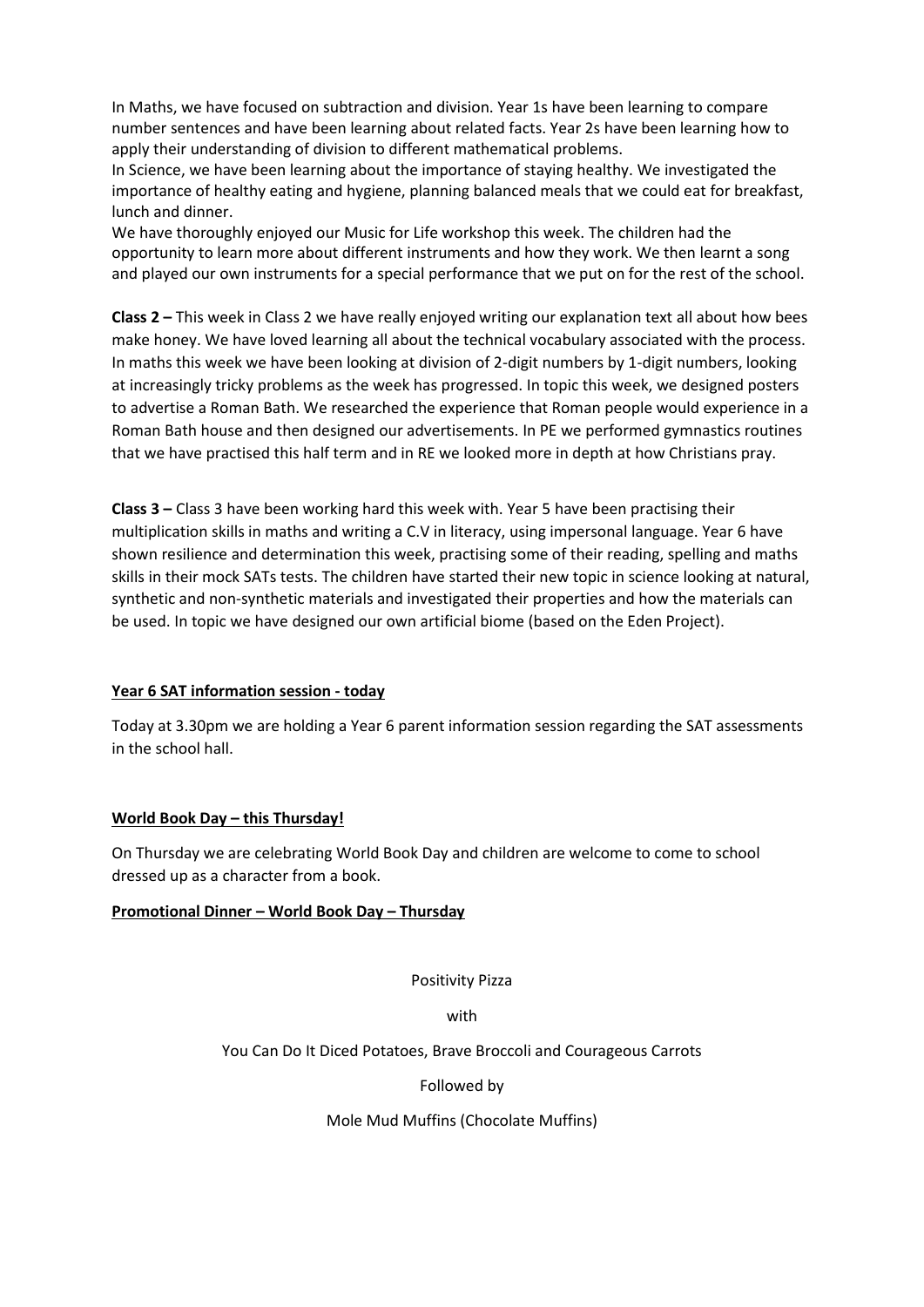# **Music for Life**

On Thursday 17th February we welcomed a Jazz band in school for the morning courtesy of Sowerby Music for Life. The musicians were inspirational and entertaining – the concert was wonderful to listen to and the children also had the opportunity to learn about the drums, a double bass and saw the inside of the school piano!

# **Year 5 Enrichment Day – Postponed**

Due to unforeseen circumstances, the Year 5 enrichment day has been postponed until the  $21^{st}$ March.

Year 5 will have the opportunity to experience a day at a secondary school where they have been invited to Thirsk High School.

Year 5 children need to go in their PE kit and take a warm coat. They will also need a packed lunch, water bottle and a £1 voluntary contribution towards their Technology sessions.

To ensure that the children arrive at Thirsk School for 9.00am, the minibus will be leaving at 8.40am so Year 5 need to be at school, **for 8.35am**. Traffic permitting, they should be back at Dishforth School for collection at **3.30pm**.

# **Sport Wear for All Thirsk**

As mentioned in previous newsletters, the organisation Sport Wear for All Thirsk is to help ensure children can participate in sports by loaning and swapping sports boots and equipment. If you have any sports trainers or boots that your children have grown out of then there is a collection box at school if you would like to support this.



# **Comic Relief – Red Nose Day Friday 18th March**

On Friday 18<sup>th</sup> March we will be supporting Comic Relief with a non-uniform day where the children can donate £1 towards the charity – red noses are also welcome! A link has been set up on ParentPay for the donation – please see below.

<https://app.parentpay.com/ParentPayShop/Foc/Default.aspx?shopid=6230>

# **St James Church - Services for March**

Please see information below from Susan Brown, St James Church PCC:

Sunday 6th March Communion at 10.45a.m. kindly taken by Rev: Sheilagh Williamson. Sunday 13th March Breakfast Service at 9.30a.m. with Coffee and Croissants taken by Kinglsey Weber.

Sunday 20<sup>th</sup> March Communion at 10.45a.m. kindly taken by Rev: Sheilagh Williamson.

Sunday 27<sup>th</sup> March Morning Service at 9.30a.m. taken by Peter Carrotte (Reader).

Everyone is very welcome, services last approx. 45 mins and we are very lucky to have Chris as organist for our communions.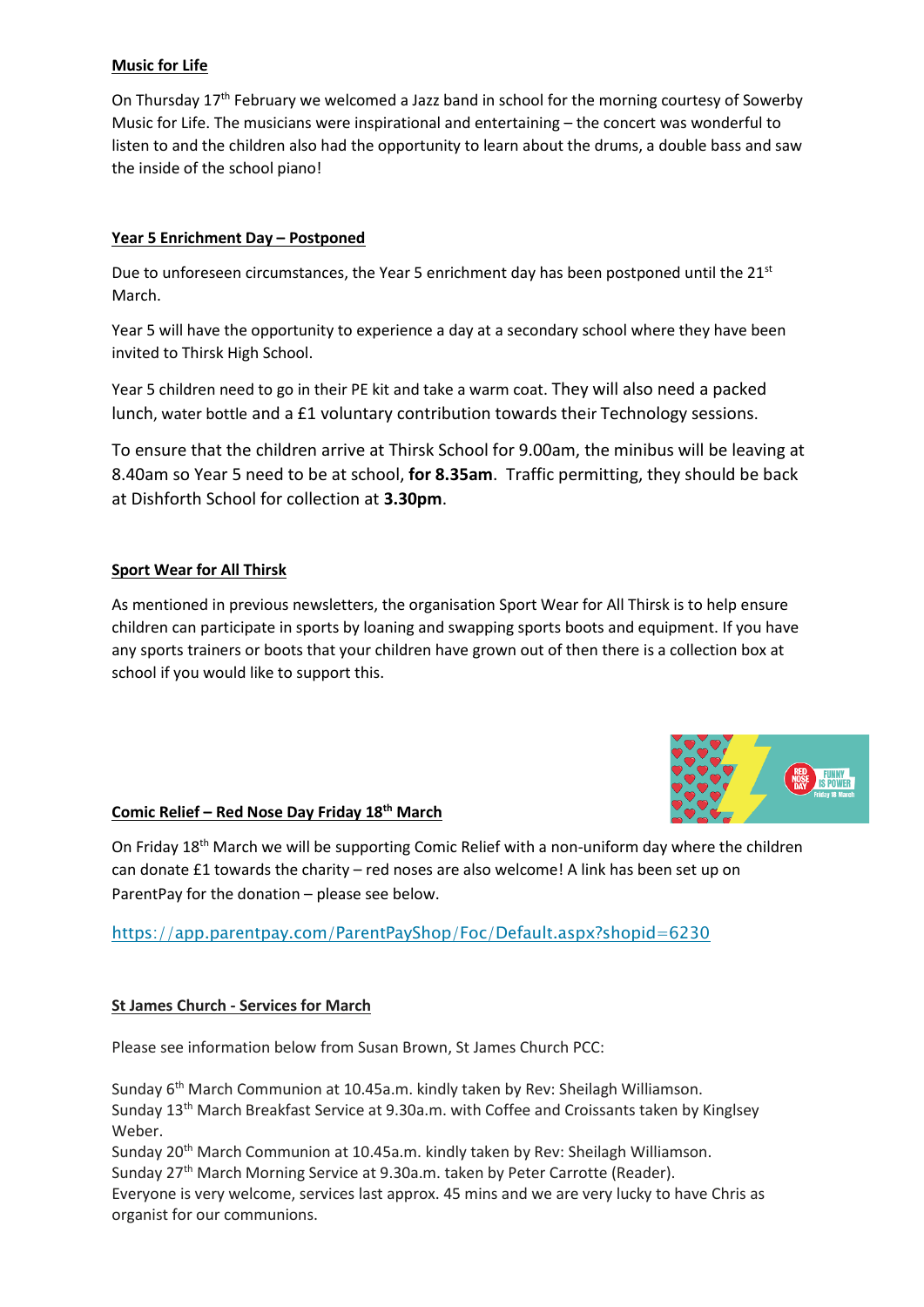St James Church, as many of you know, is open every day from 10a.m. until 4p.m. for anyone to call in, have a cuppa and a peaceful break listening to soft background music. Many people do just that and for the last 3 years we have had a door counter as part of a project to record visitor numbers, to emphasise the importance of churches as quiet peaceful havens for many people. During December we recorded 805 and January 615 people through the door. This included services, school and visitors which is quite amazing. During lockdown when we were open the numbers were also high. At the back of church, we have a cafe area laid out next to the kitchen and we have decided that starting on Tuesday 22<sup>nd</sup> March from 10a.m. to 12 noon we will hold a drop in and chat session with a book swap and jigsaw table. This will be very informal - make your own coffee and chat to whoever calls in. This will be every Tuesday and like life will no doubt find its own path, but we hope anyone needing a break in such beautiful surroundings will pop in.

# **AWARDS**

#### **Celebration Assembly**

On Friday, we had our Celebration Assembly. This week the following children were given our weekly awards;



#### **Ribbons**

**EYFS** – This week the class ribbon goes to someone for writing a super sentence about how to look after a pet. Well done, Denny!

**Class 1 -** The ribbon this week goes to someone for their wonderful performance of 'The Grand Old Duke of York.' Well done, Polly, you are a star!

**Class 2 –** The ribbon this week goes to someone who has shown a real maturity in the classroom, working hard both independently and in pairs and groups. He has really enjoyed learning about division and has challenged himself in maths lessons whilst offering valuable contributions in all lessons. Well done Daniel!

**Class 3** – This week, the ribbon is going to someone because of their resilience and perseverance in Maths when reasoning, using her 9 times table to help work out a difficult problem. Well done, Phoebe!

# **Values in Action**

This week our Values Award goes to someone for demonstrating our school values of trust.

This person has excellent behaviour in class and around the school. They are a good friend and always work really hard, particularly in Maths.



The award goes to Rupert who was nominated by Isla.

Well done, Rupert!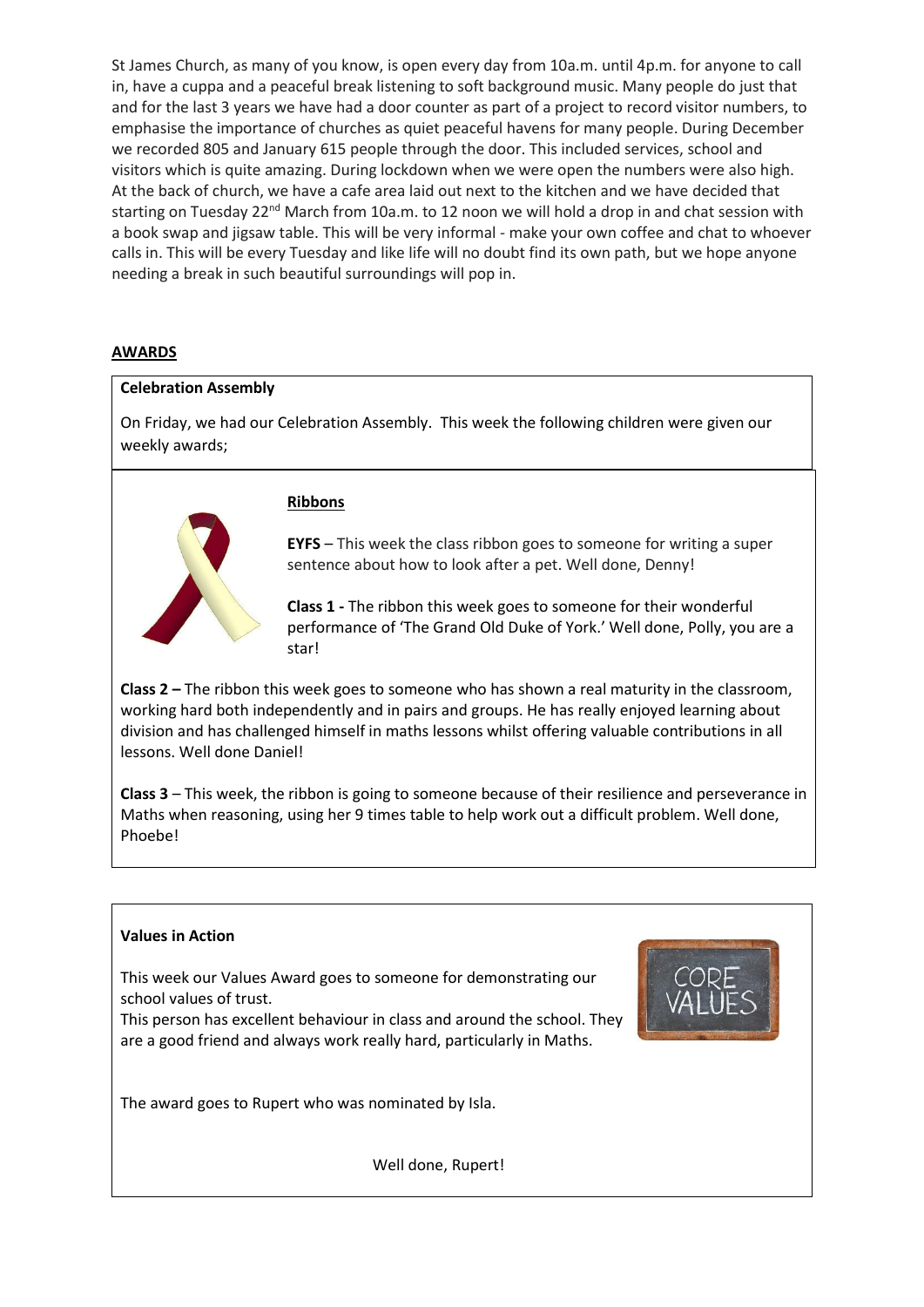# Kind regards,

# J M Lyon - Head Teacher

# **Diary Dates**

| <b>February 2022</b> |                                                                         |  |  |  |  |  |
|----------------------|-------------------------------------------------------------------------|--|--|--|--|--|
| 28/2/22              | School open                                                             |  |  |  |  |  |
|                      | Year 6 Parent information session for SATS in the school hall at 3.30pm |  |  |  |  |  |
| <b>March 2022</b>    |                                                                         |  |  |  |  |  |
| 3/3/22               | World Book Day - dress up as a character from a book                    |  |  |  |  |  |
| 7/3/22               | Year 5 enrichment day at Thirsk High School                             |  |  |  |  |  |
| 16/3/22              | Road Safety Talk with Lauren Doherty                                    |  |  |  |  |  |
| 18/3/22              | Comic Relief Day - £1 non-uniform - red noses welcome!                  |  |  |  |  |  |
| 22/3/22              | Workshop PE                                                             |  |  |  |  |  |
| 30/3/22              | Class 2 Production 'Peace Child' 6pm - further details to follow        |  |  |  |  |  |
| 31/3/22              | Class 2 Production 'Peace Child' 9.30am - further details to follow     |  |  |  |  |  |
| <b>April 2022</b>    |                                                                         |  |  |  |  |  |
| 6/4/22               | Afternoon - Baldersby Church - whole school - parents invited 1.30pm    |  |  |  |  |  |
| 8/4/22               | Break-up for Easter at 2.30pm                                           |  |  |  |  |  |
| 25/4/22              | <b>TRAINING DAY</b>                                                     |  |  |  |  |  |
| 26/4/22              | School open for the summer term                                         |  |  |  |  |  |
| <b>May 2022</b>      |                                                                         |  |  |  |  |  |
| 2/5/22               | May Day - school closed for the day                                     |  |  |  |  |  |
| 9/5/22               | Year 6 SAT week                                                         |  |  |  |  |  |
| 27/5/22              | Break-up for May half term                                              |  |  |  |  |  |
| <b>June 2022</b>     |                                                                         |  |  |  |  |  |
| 6/6/22               | School open                                                             |  |  |  |  |  |
| 7-9 June             | Class 3 residential                                                     |  |  |  |  |  |
| 13/6/22              | <b>EYFS Balance Bikes</b>                                               |  |  |  |  |  |
| 15/6/22              | Workshop - PE                                                           |  |  |  |  |  |
| 24/6/22              | TRAINING DAY - SCHOOL CLOSED FOR ONE DAY                                |  |  |  |  |  |
| 27/6/22              | Year 6 Leaver's Service, All Saints Church, Northallerton               |  |  |  |  |  |
| 30/6/22              | Year 5 enrichment day at Thirsk High School                             |  |  |  |  |  |
| <b>July 2022</b>     |                                                                         |  |  |  |  |  |